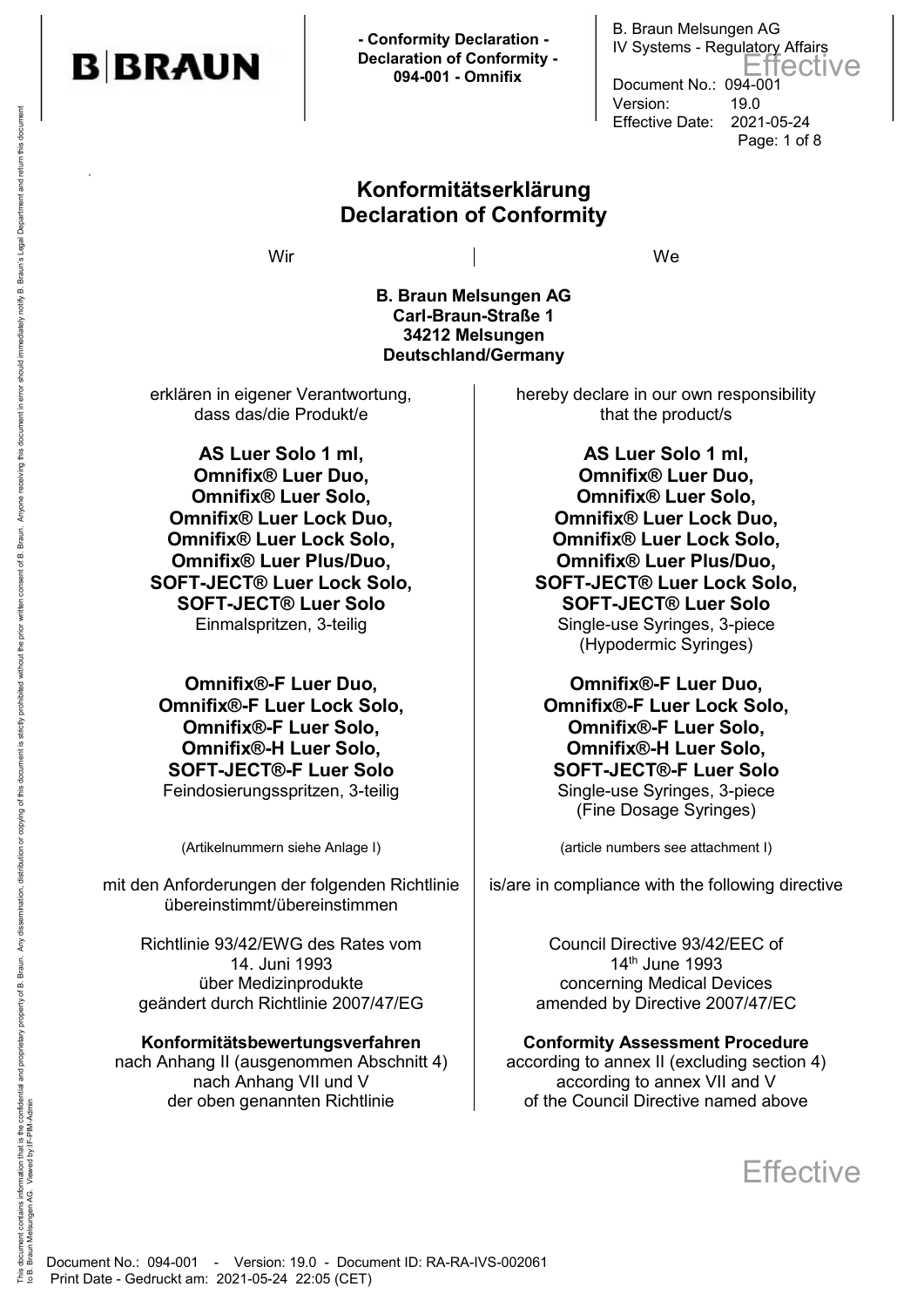**- Conformity Declaration - Declaration of Conformity - 094-001 - Omnifix**

B. Braun Melsungen AG IV Systems - Regulatory Affairs Document No.: 094-001 Version: 19.0 Effective Date: 2021-05-24 Page: 2 of 8 Effective

**Klassifizierung**  gemäß Anhang IX der oben genannten Richtlinie Klasse IIa Klasse I steril Messfunktion

TÜV SÜD Product Service GmbH Ridlerstraße 65 80339 München Deutschland Kennnummer 0123

**Datum der ersten CE-Kennzeichnung by Date of first CE-marking** 1996-03 1996-03

**Classification**  according to annex IX of the Council Directive named above Class IIa Class I sterile measuring function

**Benannte Stelle Notified Body** TÜV SÜD Product Service GmbH Ridlerstraße 65 80339 München **Germany** Identification number 0123

**Gültig bis Valid until** 2024-05-26 2024-05-26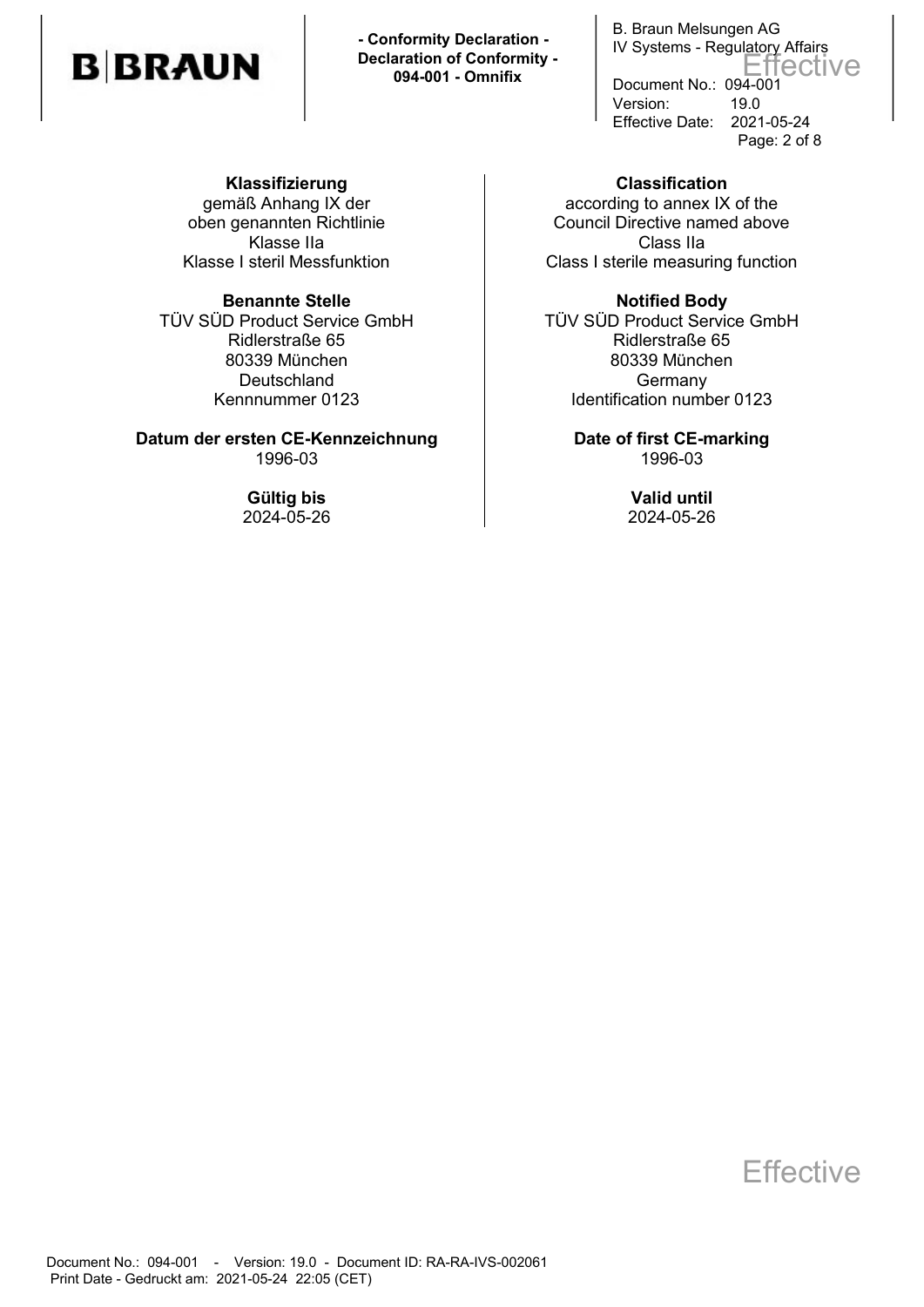**- Conformity Declaration - Declaration of Conformity - 094-001 - Omnifix**

B. Braun Melsungen AG IV Systems - Regulatory Affairs Document No.: 094-001 Version: 19.0 Effective Date: 2021-05-24 Page: 3 of 8 Effective

#### **Anlage I / Attachment I**

| Art.-Nr. /  | Produktname /           | <b>Klasse / Class</b>                                |
|-------------|-------------------------|------------------------------------------------------|
| Art. No.    | <b>Product name</b>     |                                                      |
| 4610075F    | Omnifix® Luer Solo      | I steril Messfunktion / I sterile measuring function |
| 4610083F    | Omnifix® Luer Lock Solo | <b>Ila</b>                                           |
| 4610210F    | Omnifix® Luer Solo      | I steril Messfunktion / I sterile measuring function |
| 4610361     | Omnifix® Luer Plus/Duo  | <b>Ila</b>                                           |
| 4616022V    | Omnifix® Luer Solo      | I steril Messfunktion / I sterile measuring function |
| 4616025BR   | Omnifix® Luer Solo      | I steril Messfunktion / I sterile measuring function |
| 4616025V    | Omnifix® Luer Solo      | I steril Messfunktion / I sterile measuring function |
| 4616050V    | Omnifix® Luer Solo      | I steril Messfunktion / I sterile measuring function |
| 4616057BR   | Omnifix® Luer Solo      | I steril Messfunktion / I sterile measuring function |
| 4616057V    | Omnifix® Luer Solo      | I steril Messfunktion / I sterile measuring function |
| 4616103BR   | Omnifix® Luer Solo      | I steril Messfunktion / I sterile measuring function |
| 4616103V    | Omnifix® Luer Solo      | I steril Messfunktion / I sterile measuring function |
| 4616107V    | Omnifix® Luer Solo      | I steril Messfunktion / I sterile measuring function |
| 4616200BR   | Omnifix® Luer Solo      | I steril Messfunktion / I sterile measuring function |
| 4616200V    | Omnifix® Luer Solo      | I steril Messfunktion / I sterile measuring function |
| 4616200V-03 | Omnifix® Luer Solo      | I steril Messfunktion / I sterile measuring function |
| 4616308F    | Omnifix® Luer Solo      | I steril Messfunktion / I sterile measuring function |
| 4616502F    | Omnifix® Luer Solo      | I steril Messfunktion / I sterile measuring function |
| 4617022BR   | Omnifix® Luer Lock Solo | <b>Ila</b>                                           |
| 4617022V    | Omnifix® Luer Lock Solo | <b>Ila</b>                                           |
| 4617022V-03 | Omnifix® Luer Lock Solo | <b>Ila</b>                                           |
| 4617024-03  | Omnifix® Luer Lock Duo  | <b>Ila</b>                                           |
| 4617029LDS  | Omnifix® Luer Lock Solo | I steril Messfunktion / I sterile measuring function |
| 4617029V    | Omnifix® Luer Lock Solo | <b>Ila</b>                                           |
| 4617030     | Omnifix® Luer Lock Solo | Ila                                                  |
| 4617053BR   | Omnifix® Luer Lock Solo | Ila                                                  |
| 4617053V    | Omnifix® Luer Lock Solo | Ila                                                  |
| 4617053V-03 | Omnifix® Luer Lock Solo | Ila                                                  |
| 4617100BR   | Omnifix® Luer Lock Solo | <b>Ila</b>                                           |
| 4617100CA   | Omnifix® Luer Lock Solo | Ila                                                  |
|             |                         | <b>Effective</b>                                     |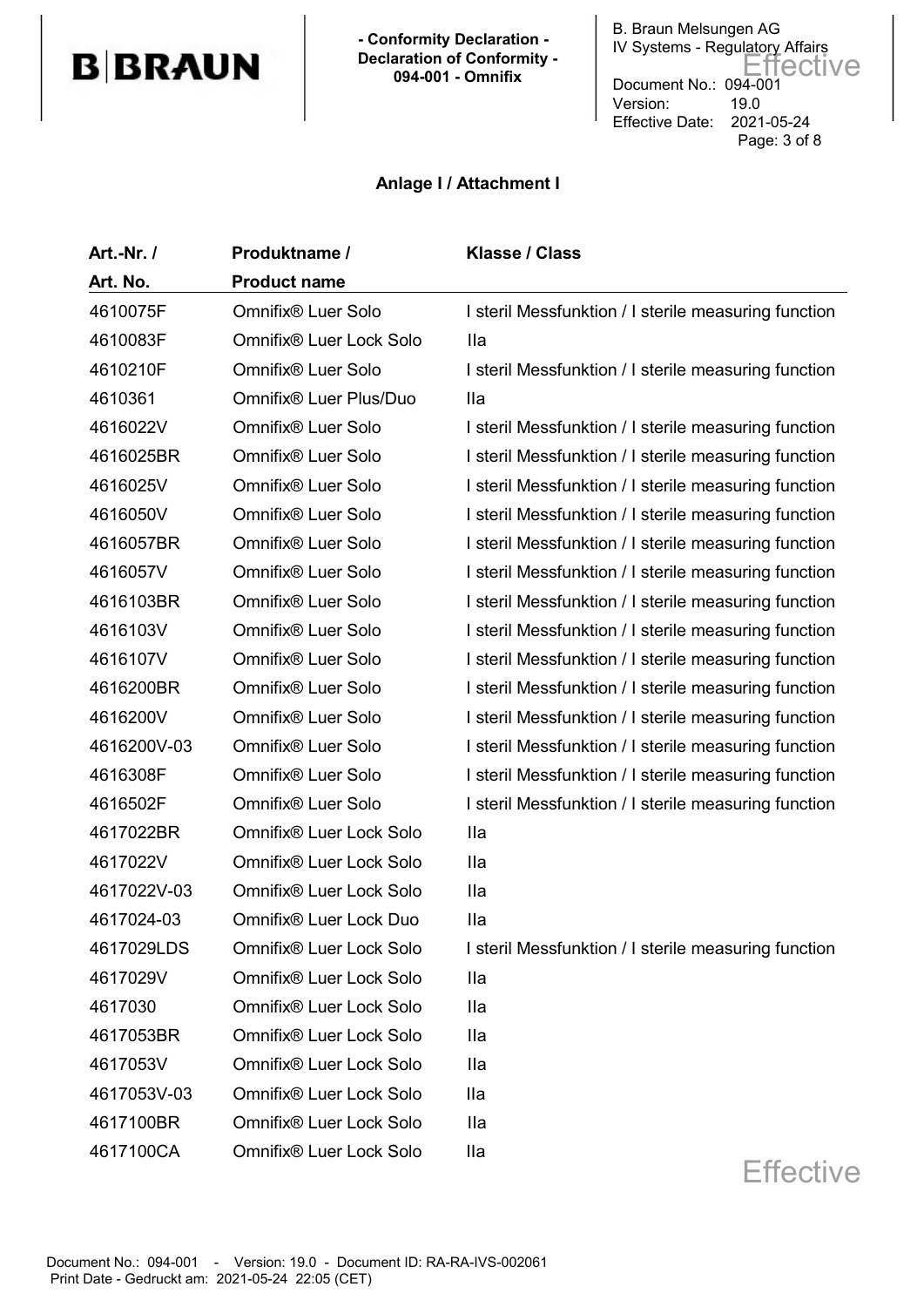**- Conformity Declaration - Declaration of Conformity - 094-001 - Omnifix**

B. Braun Melsungen AG IV Systems - Regulatory Affairs Document No.: 094-001 Version: 19.0 Effective Date: 2021-05-24 Page: 4 of 8 Effective

| Art.-Nr. /  | Produktname /           | <b>Klasse / Class</b>                                             |
|-------------|-------------------------|-------------------------------------------------------------------|
| Art. No.    | <b>Product name</b>     |                                                                   |
| 4617100V    | Omnifix® Luer Lock Solo | Ila                                                               |
| 4617100V-03 | Omnifix® Luer Lock Solo | lla                                                               |
| 4617207BR   | Omnifix® Luer Lock Solo | <b>Ila</b>                                                        |
| 4617207V    | Omnifix® Luer Lock Solo | Ila                                                               |
| 4617207V-03 | Omnifix® Luer Lock Solo | <b>Ila</b>                                                        |
| 4617304F    | Omnifix® Luer Lock Solo | Ila                                                               |
| 4617509F    | Omnifix® Luer Lock Solo | <b>Ila</b>                                                        |
| 4617509F-03 | Omnifix® Luer Lock Solo | Ila                                                               |
| 4617510F-06 | Omnifix® Luer Lock Solo | <b>Ila</b>                                                        |
| 4641021-03  | Omnifix® Luer Lock Duo  | <b>Ila</b>                                                        |
| 4643003F    | Omnifix® Luer Duo       | Ila                                                               |
| 4643004F    | Omnifix® Luer Duo       | <b>Ila</b>                                                        |
| 4643011C    | Omnifix® Luer Duo       | Ila                                                               |
| 4643011V    | Omnifix® Luer Duo       | <b>Ila</b>                                                        |
| 4643100V    | Omnifix® Luer Duo       | <b>Ila</b>                                                        |
| 4643102C    | Omnifix® Luer Duo       | <b>Ila</b>                                                        |
| 4643102V    | Omnifix® Luer Duo       | Ila                                                               |
| 4643105V    | Omnifix® Luer Duo       | lla                                                               |
| 4643119C    | Omnifix® Luer Duo       | Ila                                                               |
| 4643119V    | Omnifix® Luer Duo       | <b>Ila</b>                                                        |
| 4643123     | Omnifix® Luer Duo       | <b>Ila</b>                                                        |
| 4643127C    | Omnifix® Luer Duo       | <b>Ila</b>                                                        |
| 4643127V    | Omnifix® Luer Duo       | Ila                                                               |
| 4643135C    | Omnifix® Luer Duo       | Ila                                                               |
| 4643135V    | Omnifix® Luer Duo       | Ila                                                               |
| 4643161     | Omnifix® Luer Duo       | <b>Ila</b>                                                        |
| 4643523-03  | Omnifix® Luer Lock Duo  | Ila                                                               |
| 9161406BR   | Omnifix®-F Luer Solo    | I steril Messfunktion / I sterile measuring function              |
| 9161406V    | Omnifix®-F Luer Solo    | I steril Messfunktion / I sterile measuring function              |
| 9161408V    | Omnifix®-F Luer Solo    | I steril Messfunktion / I sterile measuring function              |
| 9161426-03  | Omnifix®-F Luer Duo     | lla                                                               |
| 9161440     | AS Luer Solo 1 ml       | I steril Messfunktion / I sterile measuring function<br>Effective |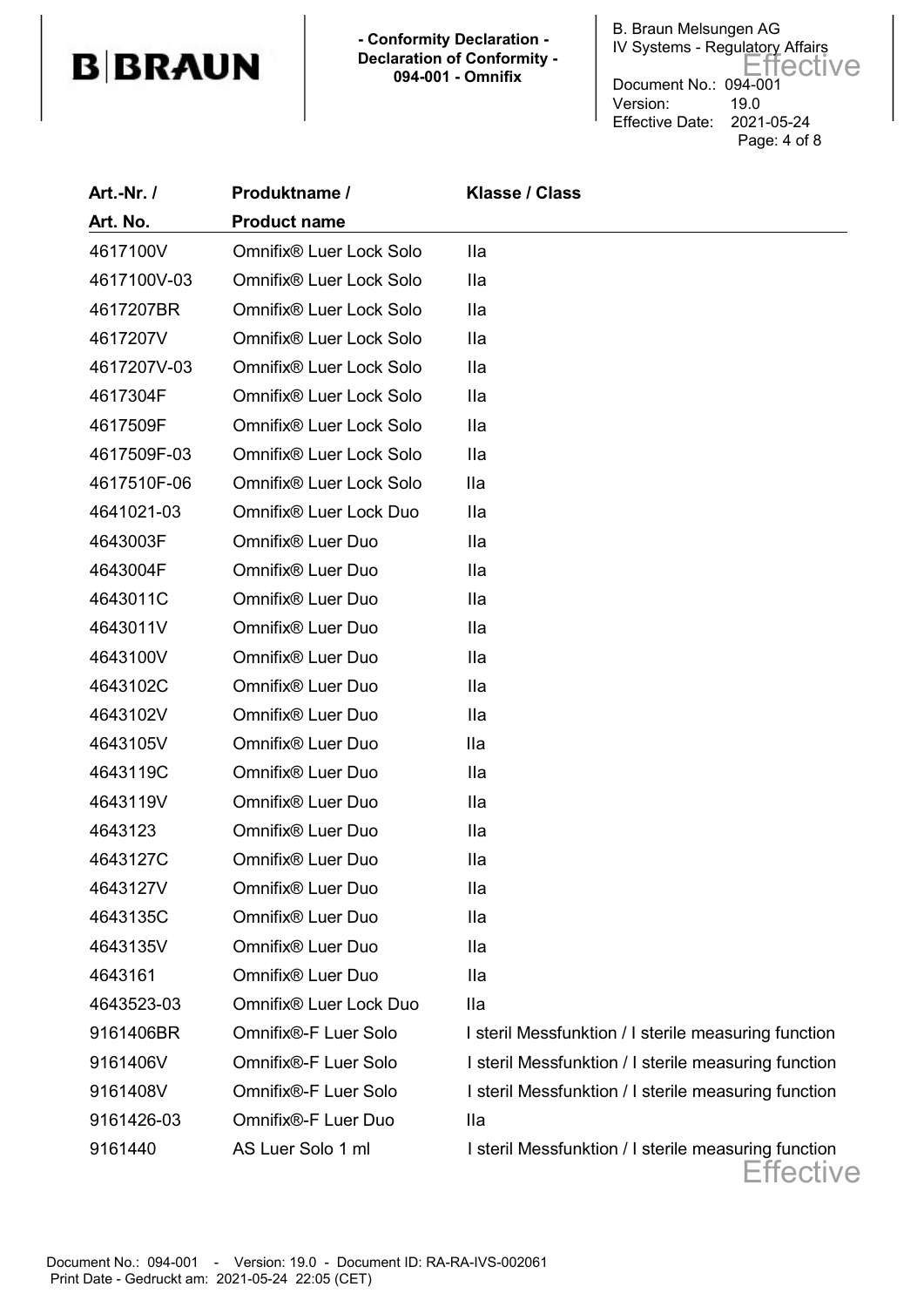**- Conformity Declaration - Declaration of Conformity - 094-001 - Omnifix**

B. Braun Melsungen AG IV Systems - Regulatory Affairs Document No.: 094-001 Version: 19.0 Effective Date: 2021-05-24 Page: 5 of 8 Effective

| <b>Art.-Nr. /</b> | Produktname /                    | <b>Klasse / Class</b>                                |
|-------------------|----------------------------------|------------------------------------------------------|
| Art. No.          | <b>Product name</b>              |                                                      |
| 9161465V          | Omnifix®-F Luer Duo              | <b>Ila</b>                                           |
| 9162607BR         | Omnifix®-H Luer Solo             | I steril Messfunktion / I sterile measuring function |
| 9162607V          | Omnifix®-H Luer Solo             | I steril Messfunktion / I sterile measuring function |
| 9162909BR         | Omnifix®-H Luer Solo             | I steril Messfunktion / I sterile measuring function |
| 9162909V          | Omnifix®-H Luer Solo             | I steril Messfunktion / I sterile measuring function |
| 9167006V          | Omnifix®-F Luer Lock Solo        | I steril Messfunktion / I sterile measuring function |
| SJ-4616022        | SOFT-JECT® Luer Solo             | I steril Messfunktion / I sterile measuring function |
| SJ-4616022-02     | SOFT-JECT <sup>®</sup> Luer Solo | I steril Messfunktion / I sterile measuring function |
| SJ-4616025        | SOFT-JECT® Luer Solo             | I steril Messfunktion / I sterile measuring function |
| SJ-4616025-02     | SOFT-JECT® Luer Solo             | I steril Messfunktion / I sterile measuring function |
| SJ-4616057        | SOFT-JECT® Luer Solo             | I steril Messfunktion / I sterile measuring function |
| SJ-4616057-02     | SOFT-JECT® Luer Solo             | I steril Messfunktion / I sterile measuring function |
| SJ-4616103        | SOFT-JECT® Luer Solo             | I steril Messfunktion / I sterile measuring function |
| SJ-4616103-02     | SOFT-JECT® Luer Solo             | I steril Messfunktion / I sterile measuring function |
| SJ-4616200        | SOFT-JECT® Luer Solo             | I steril Messfunktion / I sterile measuring function |
| SJ-4616200-02     | SOFT-JECT® Luer Solo             | I steril Messfunktion / I sterile measuring function |
| SJ-4616308        | SOFT-JECT <sup>®</sup> Luer Solo | I steril Messfunktion / I sterile measuring function |
| SJ-4616308-02     | SOFT-JECT® Luer Solo             | I steril Messfunktion / I sterile measuring function |
| SJ-4616456        | SOFT-JECT® Luer Solo             | I steril Messfunktion / I sterile measuring function |
| SJ-4616456-02     | SOFT-JECT® Luer Solo             | I steril Messfunktion / I sterile measuring function |
| SJ-4617022        | SOFT-JECT® Luer Lock Solo IIa    |                                                      |
| SJ-4617022-02     | SOFT-JECT® Luer Lock Solo IIa    |                                                      |
| SJ-4617029        | SOFT-JECT® Luer Lock Solo IIa    |                                                      |
| SJ-4617029-02     | SOFT-JECT® Luer Lock Solo IIa    |                                                      |
| SJ-4617053        | SOFT-JECT® Luer Lock Solo IIa    |                                                      |
| SJ-4617053-02     | SOFT-JECT® Luer Lock Solo IIa    |                                                      |
| SJ-4617100        | SOFT-JECT® Luer Lock Solo IIa    |                                                      |
| SJ-4617100-02     | SOFT-JECT® Luer Lock Solo IIa    |                                                      |
| SJ-4617207        | SOFT-JECT® Luer Lock Solo IIa    |                                                      |
| SJ-4617207-02     | SOFT-JECT® Luer Lock Solo IIa    |                                                      |
| SJ-4617304        | SOFT-JECT® Luer Lock Solo IIa    |                                                      |
| SJ-4617304-02     | SOFT-JECT® Luer Lock Solo IIa    |                                                      |
|                   |                                  | Effective                                            |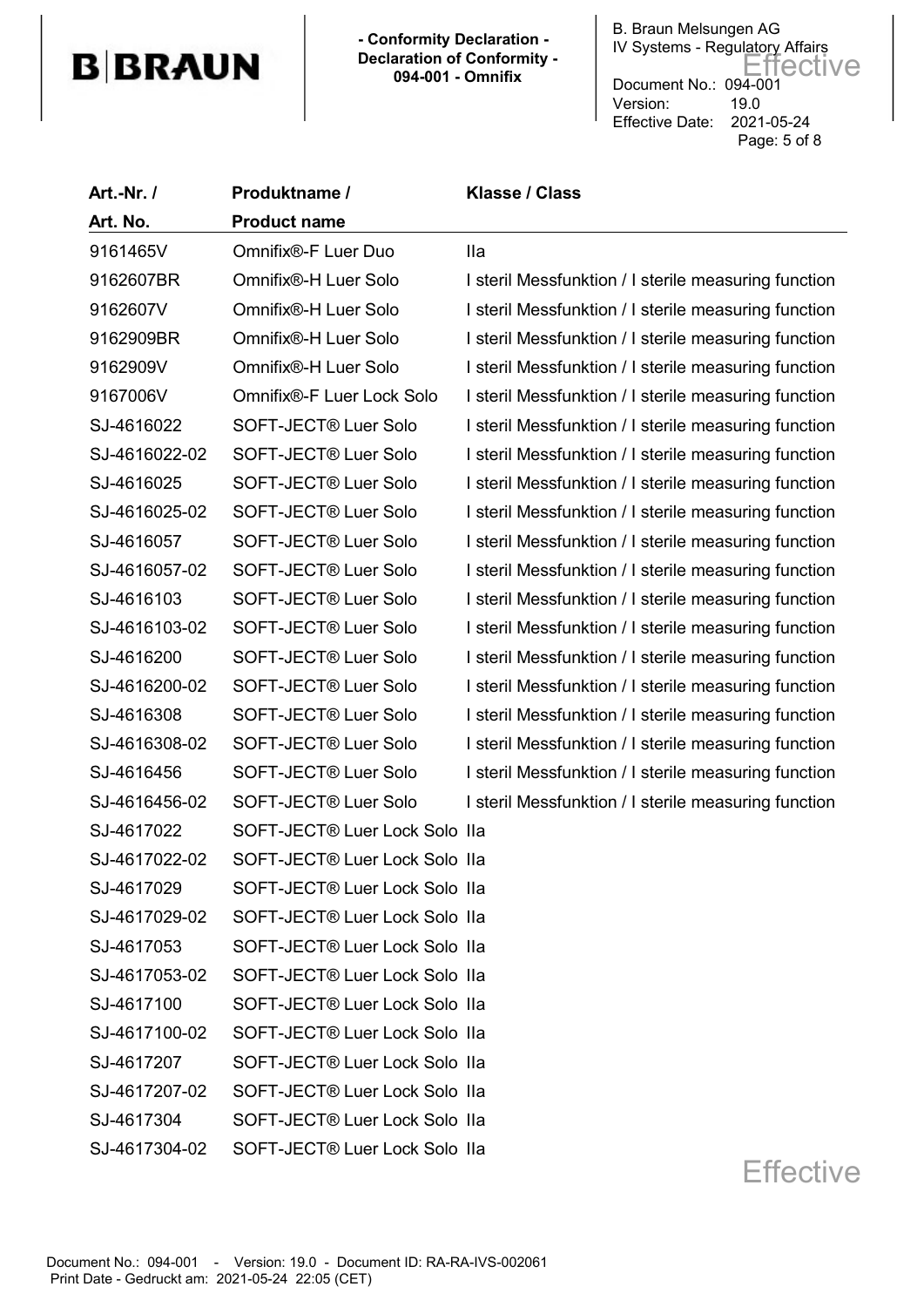

 **- Conformity Declaration - Declaration of Conformity - 094-001 - Omnifix**

B. Braun Melsungen AG IV Systems - Regulatory Affairs Document No.: 094-001 Version: 19.0 Effective Date: 2021-05-24 Page: 6 of 8 Effective

| <b>Art.-Nr. /</b> | Produktname /          | Klasse / Class                                       |
|-------------------|------------------------|------------------------------------------------------|
| Art. No.          | <b>Product name</b>    |                                                      |
| SJ-9161406        | SOFT-JECT®-F Luer Solo | I steril Messfunktion / I sterile measuring function |
| SJ-9161406-02     | SOFT-JECT®-F Luer Solo | I steril Messfunktion / I sterile measuring function |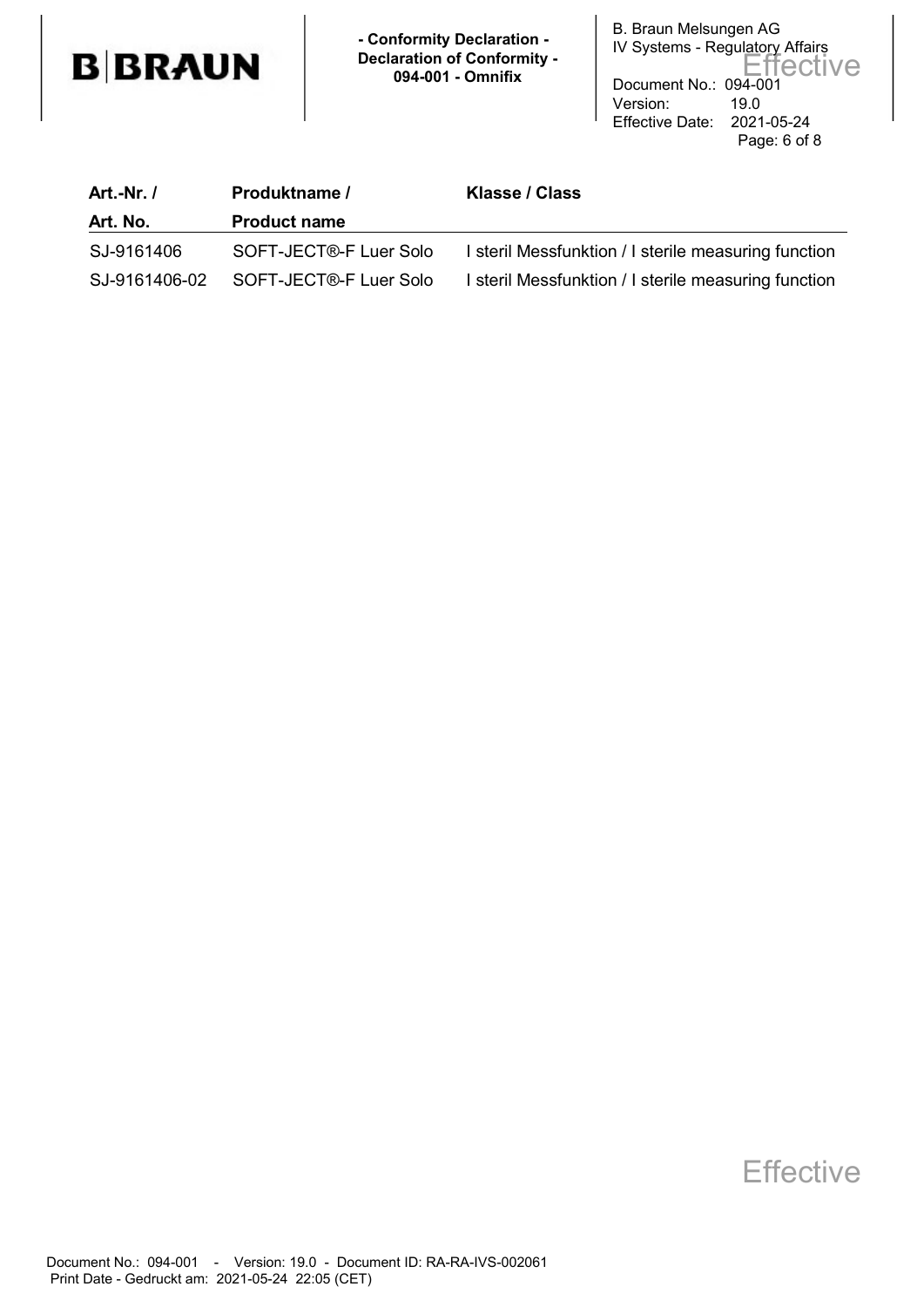

 **- Conformity Declaration - Declaration of Conformity - 094-001 - Omnifix**

B. Braun Melsungen AG IV Systems - Regulatory Affairs Document No.: 094-001 Version: 19.0 Effective Date: 2021-05-24 Page: 7 of 8 Effective

#### **Amendment Information**

| <b>Version</b> | <b>Description of changes</b>                                                                                                                                                                                                                                                                                                                                                                                                                           |
|----------------|---------------------------------------------------------------------------------------------------------------------------------------------------------------------------------------------------------------------------------------------------------------------------------------------------------------------------------------------------------------------------------------------------------------------------------------------------------|
| 15.0           | Delete Out of Market art. no. 4642922-03, 4643121-03, 4643124-03, 4643135V-03,<br>4643223-03, 4643224-03, 4645222-03, 4645524-03, 4643123-03, 4617053V-03,<br>4617304F-03                                                                                                                                                                                                                                                                               |
| 16.0           | Add art. no. 4616050V, 4616107V, 4617053V-03                                                                                                                                                                                                                                                                                                                                                                                                            |
| 17.0           | Delete Out of Market art. no. 9202145F                                                                                                                                                                                                                                                                                                                                                                                                                  |
| 18.0           | Delete Out of Market art. no. 4643100C                                                                                                                                                                                                                                                                                                                                                                                                                  |
| 19.0           | Add art. no. SJ-4616022, SJ-4616022-02, SJ-4616025, SJ-4616025-02, SJ-<br>4616057, SJ-4616057-02, SJ-4616103, SJ-4616103-02, SJ-4616200, SJ-4616200-<br>02, SJ-4616308, SJ-4616308-02, SJ-4616456, SJ-4616456-02, SJ-4617022, SJ-<br>4617022-02, SJ-4617029, SJ-4617029-02, SJ-4617053, SJ-4617053-02, SJ-<br>4617100, SJ-4617100-02, SJ-4617207, SJ-4617207-02, SJ-4617304, SJ-4617304-<br>02, SJ-9161406, SJ-9161406-02 previously covered by 094-300 |